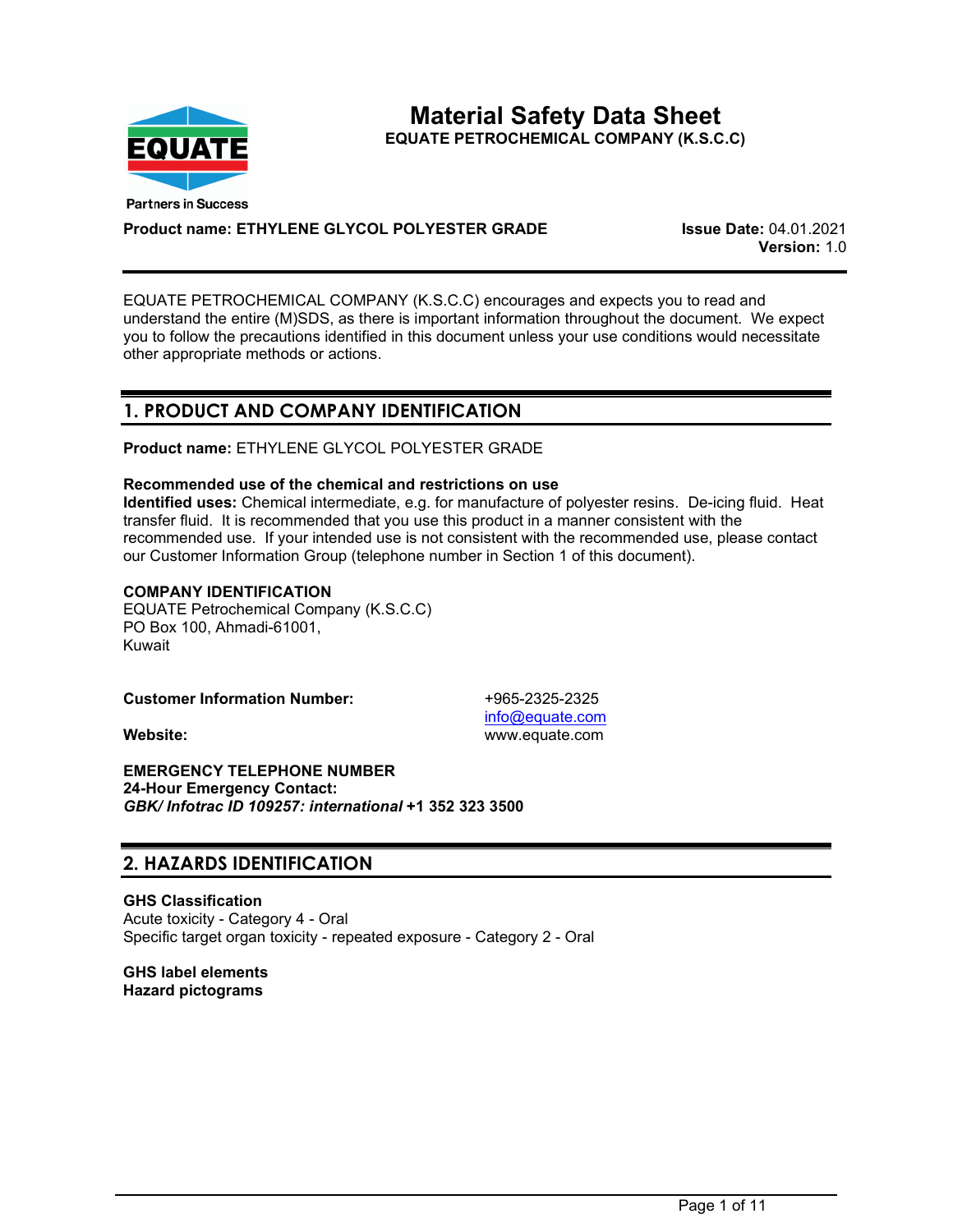

Signal word: **WARNING!**

### **Hazard statements**

Harmful if swallowed. May cause damage to organs (Kidney) through prolonged or repeated exposure if swallowed.

#### **Precautionary statements**

### **Prevention**

Do not breathe dust/ fume/ gas/ mist/ vapours/ spray. Wash skin thoroughly after handling. Do not eat, drink or smoke when using this product.

#### **Response**

IF SWALLOWED: Call a POISON CENTER/doctor if you feel unwell. Rinse mouth. Get medical advice/ attention if you feel unwell.

### **Disposal**

Dispose of contents/ container to an approved waste disposal plant.

## **Other hazards**

No data available

# **3. COMPOSITION/INFORMATION ON INGREDIENTS**

| This product is a substance.<br><b>Component</b> | <b>CASRN</b>   | <b>Concentration</b> |
|--------------------------------------------------|----------------|----------------------|
| Ethylene glycol                                  | $107 - 21 - 1$ | $>= 99.0 %$          |

## **4. FIRST AID MEASURES**

## **Description of first aid measures**

**General advice:** First Aid responders should pay attention to self-protection and use the recommended protective clothing (chemical resistant gloves, splash protection). If potential for exposure exists refer to Section 8 for specific personal protective equipment.

**Inhalation:** Move person to fresh air; if effects occur, consult a physician.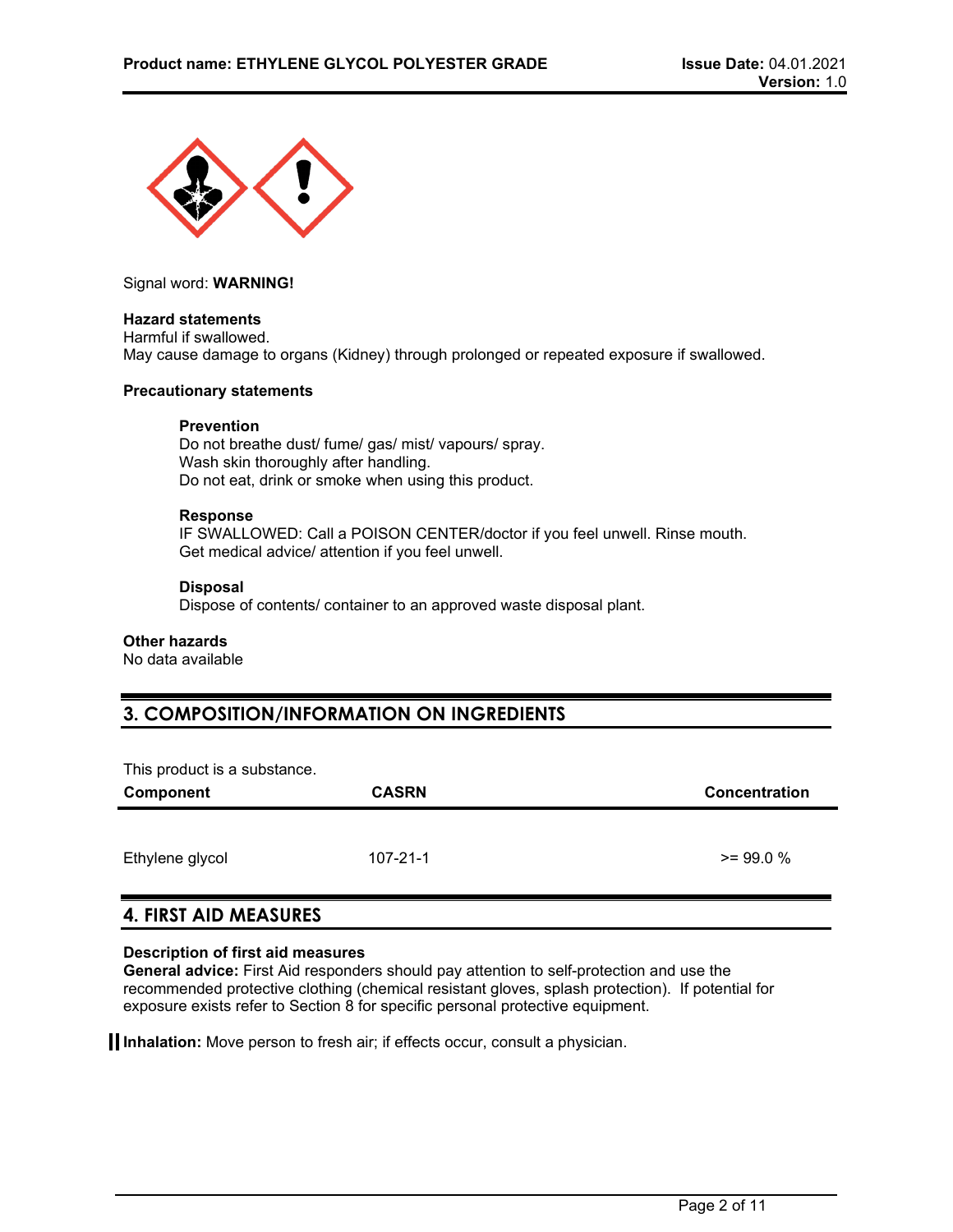**Skin contact:** Immediately flush skin with water while removing contaminated clothing and shoes. Get medical attention if symptoms occur. Wash clothing before reuse. Destroy contaminated leather items such as shoes, belts, and watchbands. Suitable emergency safety shower facility should be immediately available.

**Eye contact:** Flush eyes thoroughly with water for several minutes. Remove contact lenses after the initial 1-2 minutes and continue flushing for several additional minutes. If effects occur, consult a physician, preferably an ophthalmologist.

**Ingestion:** Do not induce vomiting. Seek medical attention immediately. If person is fully conscious give 1 cup or 8 ounces (240 ml) of water. If medical advice is delayed and if an adult has swallowed several ounces of chemical, then give 3-4 ounces (1/3-1/2 Cup) (90-120 ml) of hard liquor such as 80 proof whiskey. For children, give proportionally less liquor at a dose of 0.3 ounce (1 1/2 tsp.) (8 ml) liquor for each 10 pounds of body weight, or 2 ml per kg body weight [e.g., 1.2 ounce (2 1/3 tbsp.) for a 40 pound child or 36 ml for an 18 kg child].

**Most important symptoms and effects, both acute and delayed:** Aside from the information found under Description of first aid measures (above) and Indication of immediate medical attention and special treatment needed (below), any additional important symptoms and effects are described in Section 11: Toxicology Information.

### **Indication of any immediate medical attention and special treatment needed**

**Notes to physician:** If several ounces (60 - 100 ml) of ethylene glycol have been ingested, early administration of ethanol may counter the toxic effects (metabolic acidosis, renal damage). Consider hemodialysis or peritoneal dialysis & thiamine 100 mg plus pyridoxine 50 mg intravenously every 6 hours. If ethanol is used, a therapeutically effective blood concentration in the range of 100 - 150 mg/dl may be achieved by a rapid loading dose followed by a continuous intravenous infusion. Consult standard literature for details of treatment. 4-Methyl pyrazole (Antizol®) is an effective blocker of alcohol dehydrogenase and should be used in the treatment of ethylene glycol (EG), di- or triethylene glycol (DEG, TEG), ethylene glycol butyl ether (EGBE), or methanol intoxication if available. Fomepizole protocol (Brent, J. et al., New England Journal of Medicine, Feb. 8, 2001, 344:6, p. 424-9): loading dose 15 mg/kg intravenously, follow by bolus dose of 10 mg/kg every 12 hours; after 48 hours, increase bolus dose to 15 mg/kg every 12 hours. Continue fomepizole until serum methanol, EG, DEG, TEG or EGBE are undetectable. The signs and symptoms of poisoning include anion gap metabolic acidosis, CNS depression, renal tubular injury, and possible late stage cranial nerve involvement. Respiratory symptoms, including pulmonary edema, may be delayed. Persons receiving significant exposure should be observed 24-48 hours for signs of respiratory distress. In severe poisoning, respiratory support with mechanical ventilation and positive end expiratory pressure may be required. Maintain adequate ventilation and oxygenation of the patient. If lavage is performed, suggest endotracheal and/or esophageal control. Danger from lung aspiration must be weighed against toxicity when considering emptying the stomach. If burn is present, treat as any thermal burn, after decontamination. Treatment of exposure should be directed at the control of symptoms and the clinical condition of the patient.

## **5. FIREFIGHTING MEASURES**

**Suitable extinguishing media:** Water fog or fine spray. Dry chemical fire extinguishers. Carbon dioxide fire extinguishers. Foam. Alcohol resistant foams (ATC type) are preferred. General purpose synthetic foams (including AFFF) or protein foams may function, but will be less effective.

**Unsuitable extinguishing media:** Do not use direct water stream. May spread fire.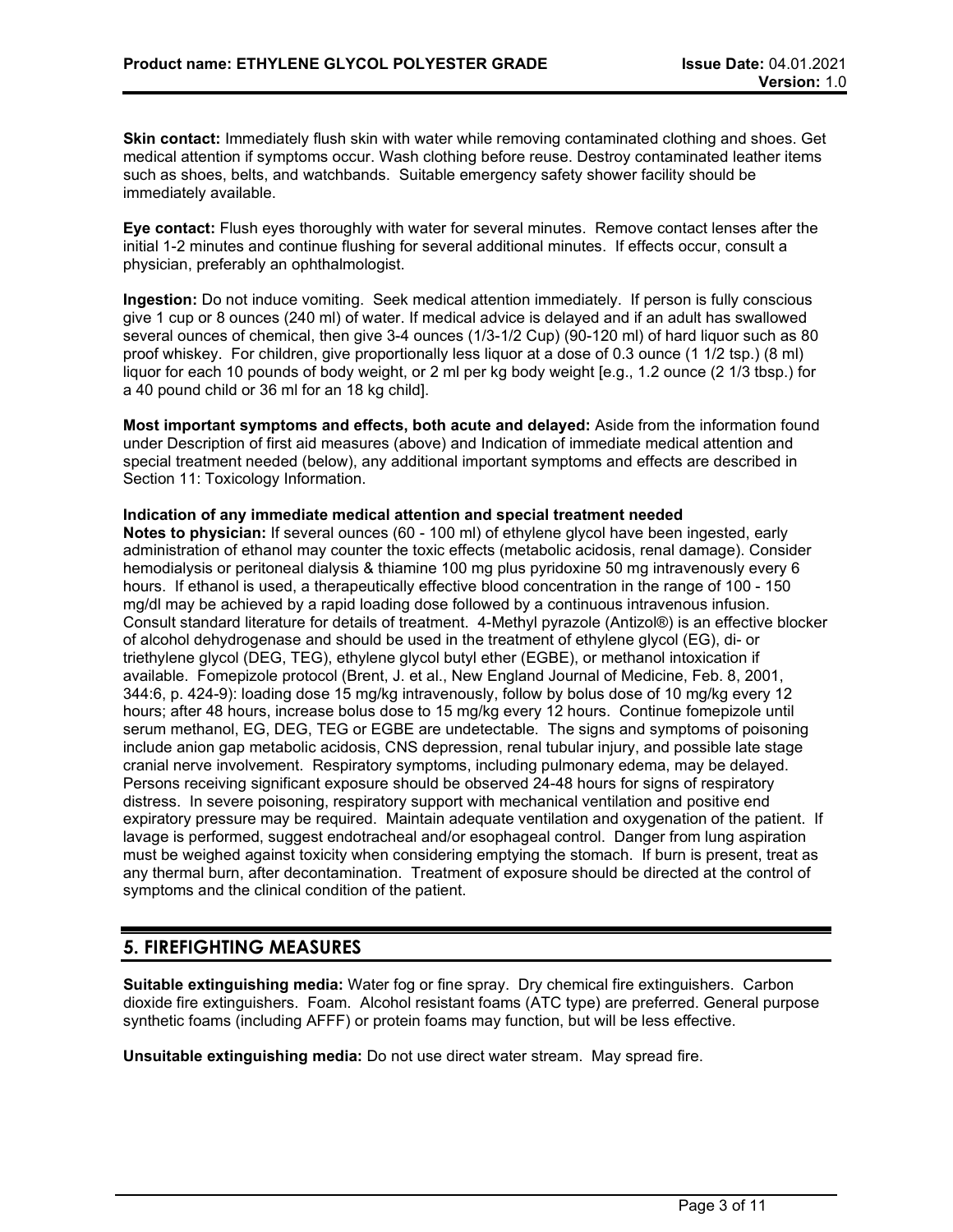## **Special hazards arising from the substance or mixture**

**Hazardous combustion products:** During a fire, smoke may contain the original material in addition to combustion products of varying composition which may be toxic and/or irritating. Combustion products may include and are not limited to: Carbon monoxide. Carbon dioxide. Nitrogen oxides.

**Unusual Fire and Explosion Hazards:** Container may rupture from gas generation in a fire situation. Violent steam generation or eruption may occur upon application of direct water stream to hot liquids.

## **Advice for firefighters**

**Fire Fighting Procedures:** Keep people away. Isolate fire and deny unnecessary entry. Use water spray to cool fire exposed containers and fire affected zone until fire is out and danger of reignition has passed. Fight fire from protected location or safe distance. Consider the use of unmanned hose holders or monitor nozzles. Immediately withdraw all personnel from the area in case of rising sound from venting safety device or discoloration of the container. Burning liquids may be extinguished by dilution with water. Do not use direct water stream. May spread fire. Move container from fire area if this is possible without hazard. Burning liquids may be moved by flushing with water to protect personnel and minimize property damage.

**Special protective equipment for firefighters:** Wear positive-pressure self-contained breathing apparatus (SCBA) and protective fire fighting clothing (includes fire fighting helmet, coat, trousers, boots, and gloves). If protective equipment is not available or not used, fight fire from a protected location or safe distance.

# **6. ACCIDENTAL RELEASE MEASURES**

**Personal precautions, protective equipment and emergency procedures:** Isolate area. Keep unnecessary and unprotected personnel from entering the area. Refer to section 7, Handling, for additional precautionary measures. Use appropriate safety equipment. For additional information, refer to Section 8, Exposure Controls and Personal Protection.

**Environmental precautions:** Prevent from entering into soil, ditches, sewers, waterways and/or groundwater. See Section 12, Ecological Information.

**Methods and materials for containment and cleaning up:** Contain spilled material if possible. Collect in suitable and properly labeled containers. Small spills: Absorb with materials such as: Cat litter. Sand. Sawdust. Zorb-all®. Hazorb®. Large spills: Dike area to contain spill. Pump into suitable and properly labeled containers. See Section 13, Disposal Considerations, for additional information.

## **7. HANDLING AND STORAGE**

**Precautions for safe handling:** Do not swallow. Avoid contact with eyes. Wash thoroughly after handling. Spills of these organic materials on hot fibrous insulations may lead to lowering of the autoignition temperatures possibly resulting in spontaneous combustion. See Section 8, EXPOSURE CONTROLS AND PERSONAL PROTECTION.

**Conditions for safe storage:** Do not store near food, foodstuffs, drugs or potable water supplies. Additional storage and handling information on this product may be obtained by calling your sales or customer service contact. Ask for a product brochure.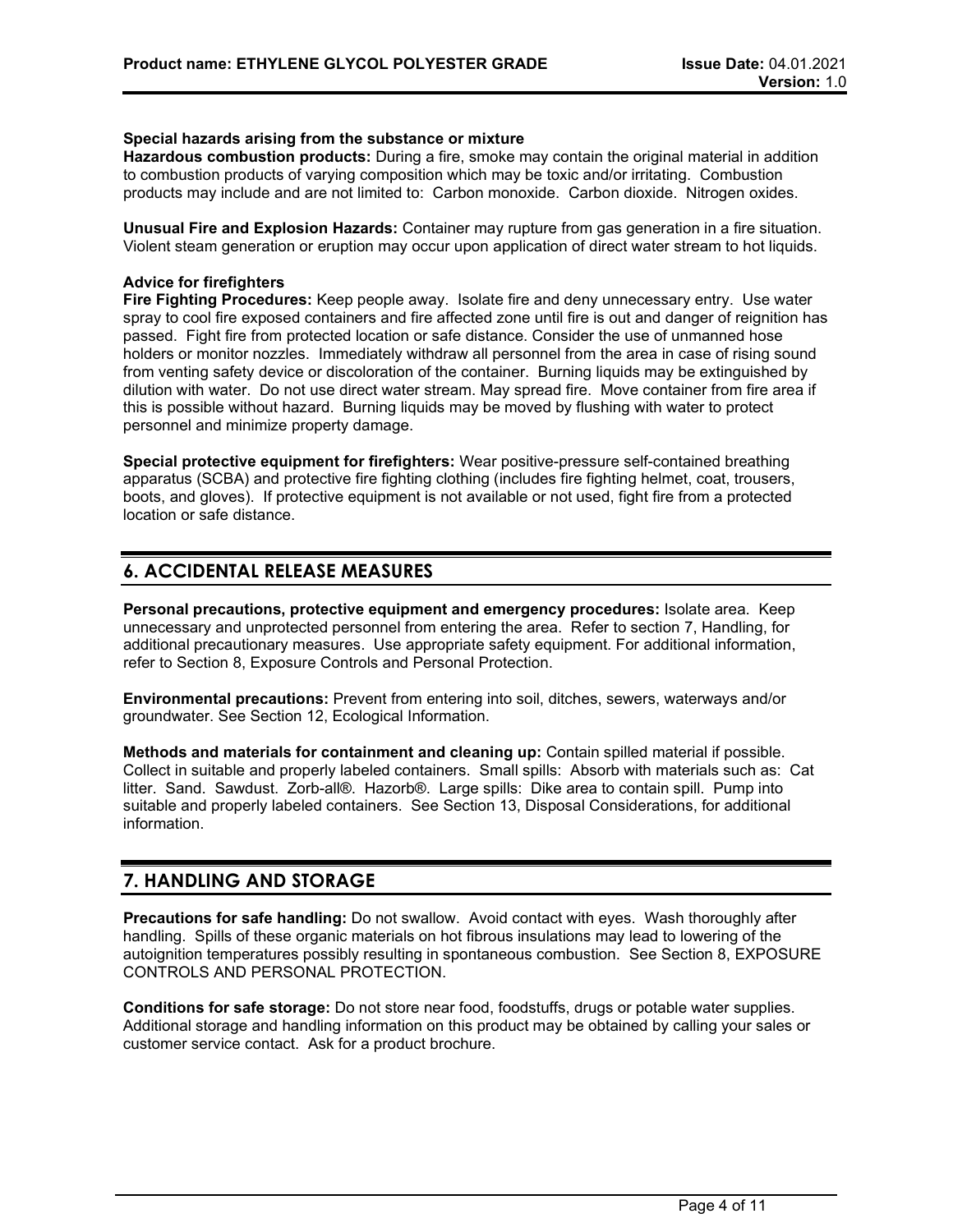## **8. EXPOSURE CONTROLS/PERSONAL PROTECTION**

#### **Control parameters**

Exposure limits are listed below, if they exist.

| <b>Regulation</b> | <b>Type of listing</b>   | <b>Value/Notation</b> |
|-------------------|--------------------------|-----------------------|
| ACGIH             | <b>STEL Aerosol only</b> | 10 mg/m $3$           |
| <b>ACGIH</b>      | <b>TWA Vapour and</b>    | 25 ppm                |
|                   | aerosol                  |                       |
| <b>ACGIH</b>      | <b>STEL Vapour and</b>   | 50 ppm                |
|                   |                          | aerosol               |

## **Exposure controls**

**Engineering controls:** Use local exhaust ventilation, or other engineering controls to maintain airborne levels below exposure limit requirements or guidelines. If there are no applicable exposure limit requirements or guidelines, general ventilation should be sufficient for most operations. Local exhaust ventilation may be necessary for some operations.

### **Individual protection measures**

**Eye/face protection:** Use safety glasses (with side shields). Safety glasses (with side shields) should be consistent with EN 166 or equivalent. If there is a potential for exposure to particles which could cause eye discomfort, wear chemical goggles. Chemical goggles should be consistent with EN 166 or equivalent. If exposure causes eye discomfort, use a full-face respirator.

#### **Skin protection**

**Hand protection:** Use gloves chemically resistant to this material when prolonged or frequently repeated contact could occur. Use chemical resistant gloves classified under Standard EN374: Protective gloves against chemicals and micro-organisms. If hands are cut or scratched, use gloves chemically resistant to this material even for brief exposures. Use gloves with insulation for thermal protection (EN 407), when needed. Examples of preferred glove barrier materials include: Natural rubber ("latex"). Neoprene. Nitrile/butadiene rubber ("nitrile" or "NBR"). Polyethylene. Ethyl vinyl alcohol laminate ("EVAL"). Polyvinyl alcohol ("PVA"). Polyvinyl chloride ("PVC" or "vinyl"). When prolonged or frequently repeated contact may occur, a glove with a protection class of 6 (breakthrough time greater than 480 minutes according to EN 374) is recommended. When only brief contact is expected, a glove with a protection class of 2 or higher (breakthrough time greater than 30 minutes according to EN 374) is recommended. Glove thickness alone is not a good indicator of the level of protection a glove provides against a chemical substance as this level of protection is also highly dependent on the specific composition of the material that the glove is fabricated from. The thickness of the glove must, depending on model and type of material, generally be more than 0.35 mm to offer sufficient protection for prolonged and frequent contact with the substance. As an exception to this general rule it is known that multilayer laminate gloves may offer prolonged protection at thicknesses less than 0.35 mm. Other glove materials with a thickness of less than 0.35 mm may offer sufficient protection when only brief contact is expected. NOTICE: The selection of a specific glove for a particular application and duration of use in a workplace should also take into account all relevant workplace factors such as, but not limited to: Other chemicals which may be handled, physical requirements (cut/puncture protection, dexterity, thermal protection), potential body reactions to glove materials, as well as the instructions/specifications provided by the glove supplier.

**Other protection:** When prolonged or frequently repeated contact could occur, use **I** protective clothing chemically resistant to this material. Selection of specific items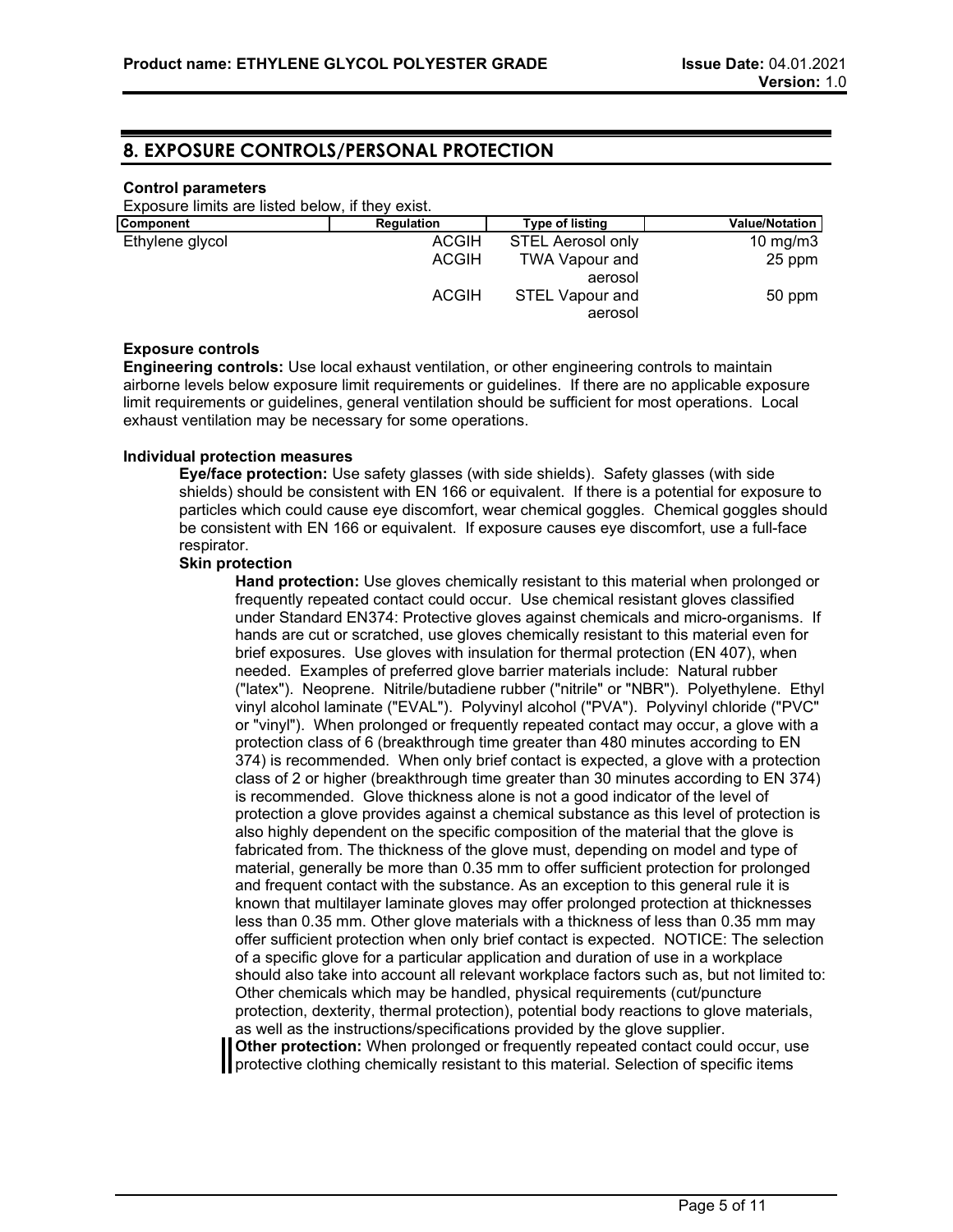such as faceshield, boots, apron, or full-body suit will depend on the task. When handling hot material, protect skin from thermal burns as well as from skin absorption. **Respiratory protection:** Respiratory protection should be worn when there is a potential to exceed the exposure limit requirements or guidelines. If there are no applicable exposure limit requirements or guidelines, wear respiratory protection when adverse effects, such as respiratory irritation or discomfort have been experienced, or where indicated by your risk assessment process. For most conditions, no respiratory protection should be needed; however, if material is heated or sprayed, use an approved air-purifying respirator. Use the following CE approved air-purifying respirator: Organic vapor cartridge with a particulate pre-filter, type AP2.

# **9. PHYSICAL AND CHEMICAL PROPERTIES**

| Liquid.                           |
|-----------------------------------|
| Colorless                         |
| Sweet                             |
| No test data available            |
| 9 Literature                      |
| Not applicable to liquids         |
| -11.2 °C Literature               |
| 197.4 °C Literature               |
| closed cup 111 °C Literature      |
| 0.01 Literature                   |
| Not Applicable                    |
| 3.2 % vol Literature              |
| 15.3 % vol Literature             |
| 0.067 hPa at 20 °C Literature     |
| 2.1 Literature                    |
| 1.115 at 20 °C / 20 °C Literature |
| 100 % Literature                  |
| log Pow: -1.36 Measured           |
| 398 °C Literature                 |
| No test data available            |
| 19.83 mPa.s at 20 °C Literature   |
| No data available                 |
| No data available                 |
| No data available                 |
| 62 g/mol Literature               |
| HOC2H4OH                          |
|                                   |

NOTE: The physical data presented above are typical values and should not be construed as a specification.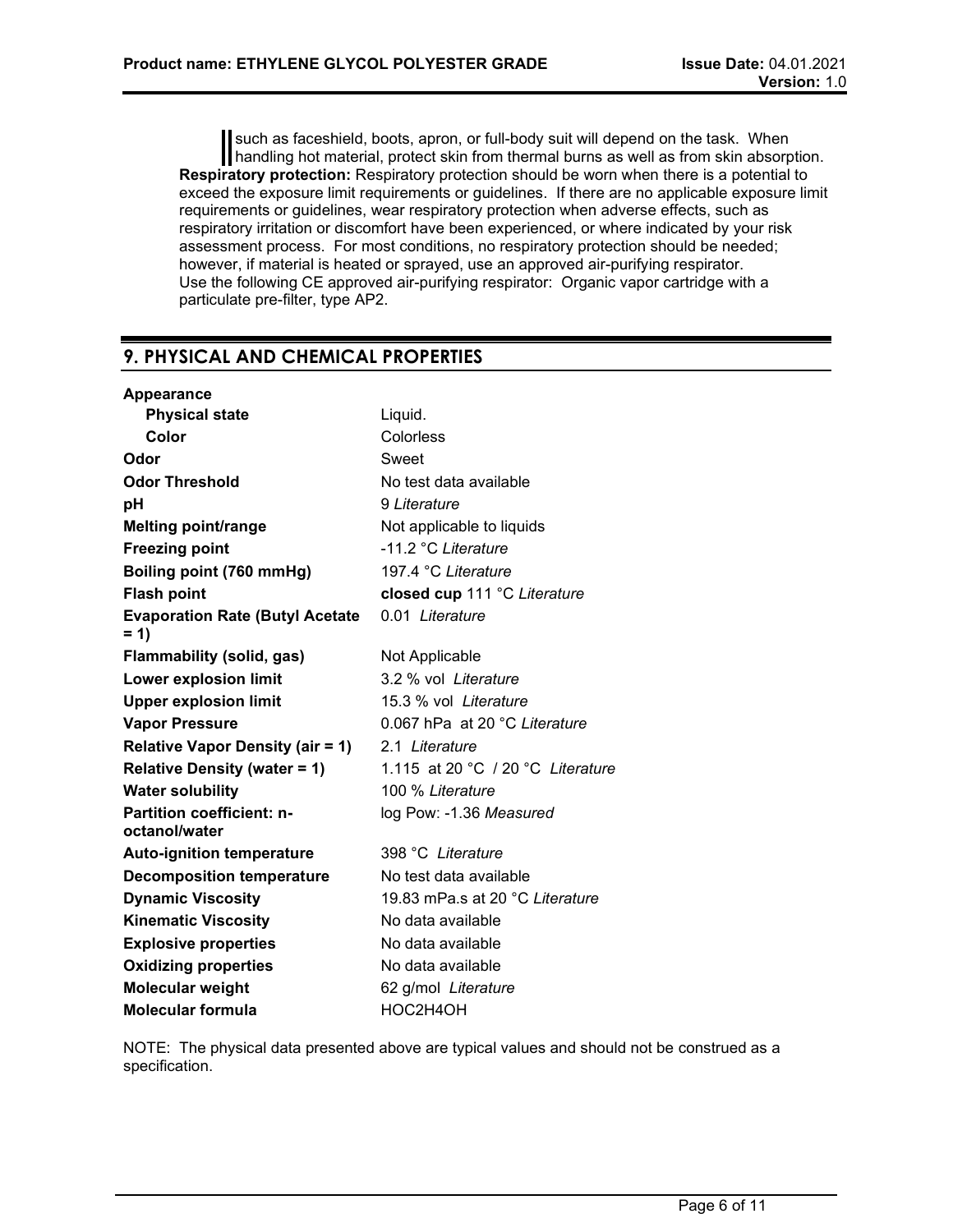## **10. STABILITY AND REACTIVITY**

**Reactivity:** No data available

**Chemical stability:** Thermally stable at recommended temperatures and pressures.

**Possibility of hazardous reactions:** Polymerization will not occur.

**Conditions to avoid:** Exposure to elevated temperatures can cause product to decompose. Generation of gas during decomposition can cause pressure in closed systems.

**Incompatible materials:** Avoid contact with: Strong acids. Strong bases. Strong oxidizers.

**Hazardous decomposition products:** Decomposition products depend upon temperature, air supply and the presence of other materials. Decomposition products can include and are not limited to: Aldehydes. Alcohols. Ethers.

# **11. TOXICOLOGICAL INFORMATION**

*Toxicological information appears in this section when such data is available.*

### **Acute toxicity**

#### **Acute oral toxicity**

Oral toxicity is expected to be moderate in humans due to ethylene glycol even though tests with animals show a lower degree of toxicity. Ingestion of quantities (approximately 65 mL (2 oz.) for diethylene glycol or 100 mL (3 oz.) for ethylene glycol) has caused death in humans. May cause nausea and vomiting. May cause abdominal discomfort or diarrhea. Excessive exposure may cause central nervous system effects, cardiopulmonary effects (metabolic acidosis), and kidney failure.

LD50, Rat, male and female, 7,712 mg/kg Lethal Dose, Human, adult, 100 ml Estimated.

#### **Acute dermal toxicity**

Prolonged skin contact is unlikely to result in absorption of harmful amounts. Repeated skin exposure to large quantities may result in absorption of harmful amounts. Massive contact with damaged skin or of material sufficiently hot to burn skin may result in absorption of potentially lethal amounts.

LD50, Rabbit, > 10,600 mg/kg LD50, Mouse, male and female, > 3,500 mg/kg

#### **Acute inhalation toxicity**

At room temperature, exposure to vapor is minimal due to low volatility. With good ventilation, single exposure is not expected to cause adverse effects. If material is heated or areas are poorly ventilated, vapor/mist may accumulate and cause respiratory irritation and symptoms such as headache and nausea.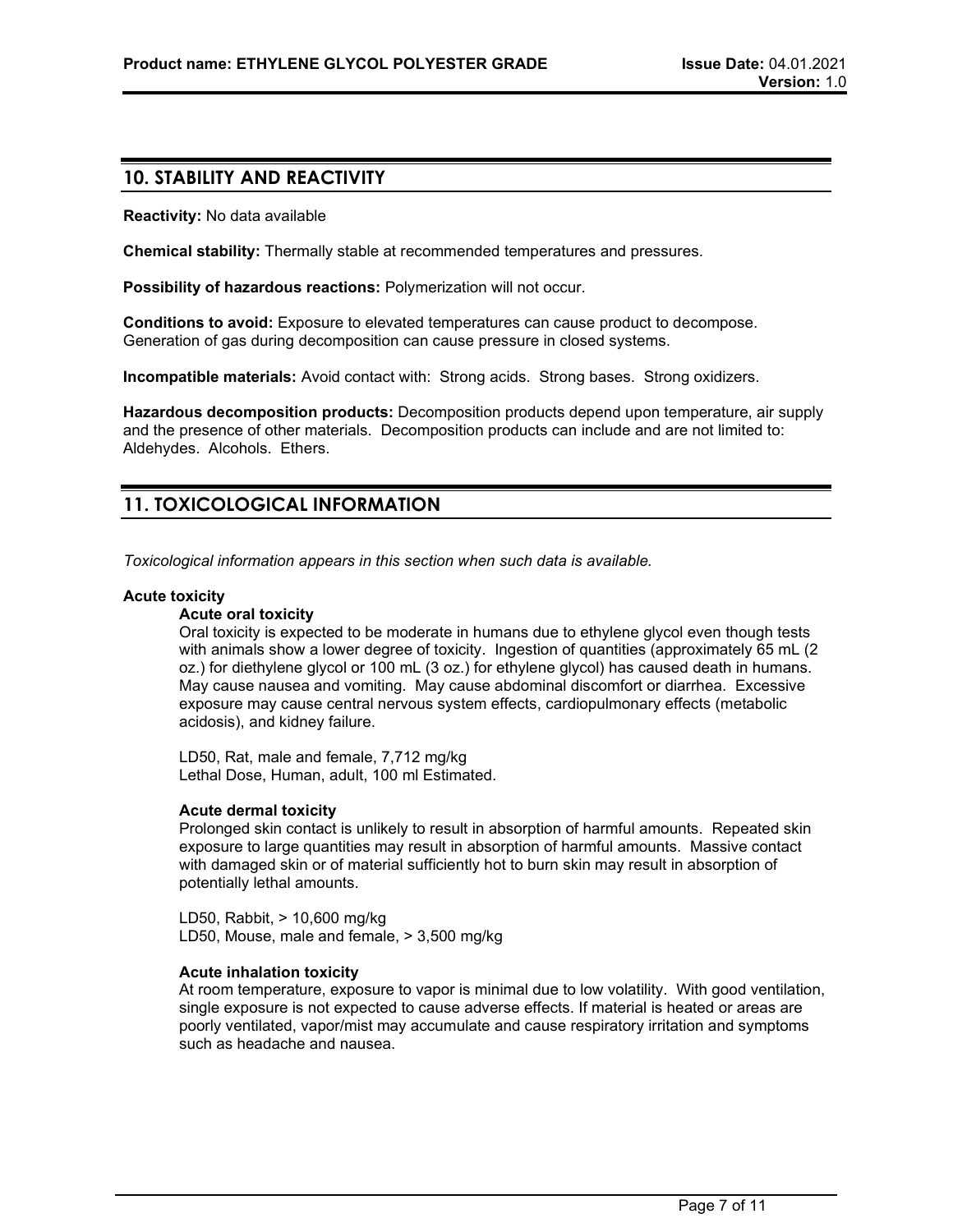LC50, Rat, male and female, 6 Hour, dust/mist, > 2.5 mg/l

### **Skin corrosion/irritation**

Brief contact is essentially nonirritating to skin. Prolonged contact may cause slight skin irritation with local redness. Repeated contact may cause skin irritation with local redness.

## **Serious eye damage/eye irritation**

May cause slight eye irritation. Corneal injury is unlikely. Vapor or mist may cause eye irritation.

### **Sensitization**

Did not cause allergic skin reactions when tested in guinea pigs.

For respiratory sensitization: No relevant data found.

### **Specific Target Organ Systemic Toxicity (Single Exposure)**

Evaluation of available data suggests that this material is not an STOT-SE toxicant.

### **Specific Target Organ Systemic Toxicity (Repeated Exposure)**

Observations in humans include: Nystagmus (involuntary eye movement). In animals, effects have been reported on the following organs: Kidney. Liver.

#### **Carcinogenicity**

Ethylene glycol did not cause cancer in long-term animal studies.

#### **Teratogenicity**

Based on animal studies, ingestion of very large amounts of ethylene glycol appears to be the major and possibly only route of exposure to produce birth defects. Exposures by inhalation or skin contact, the primary routes of occupational exposure, had minimal effect on the fetus, in animal studies.

#### **Reproductive toxicity**

Ingestion of large amounts of ethylene glycol has been shown to interfere with reproduction in animals.

### **Mutagenicity**

In vitro genetic toxicity studies were negative. Animal genetic toxicity studies were negative.

#### **Aspiration Hazard**

Based on physical properties, not likely to be an aspiration hazard.

## **12. ECOLOGICAL INFORMATION**

*Ecotoxicological information appears in this section when such data is available.*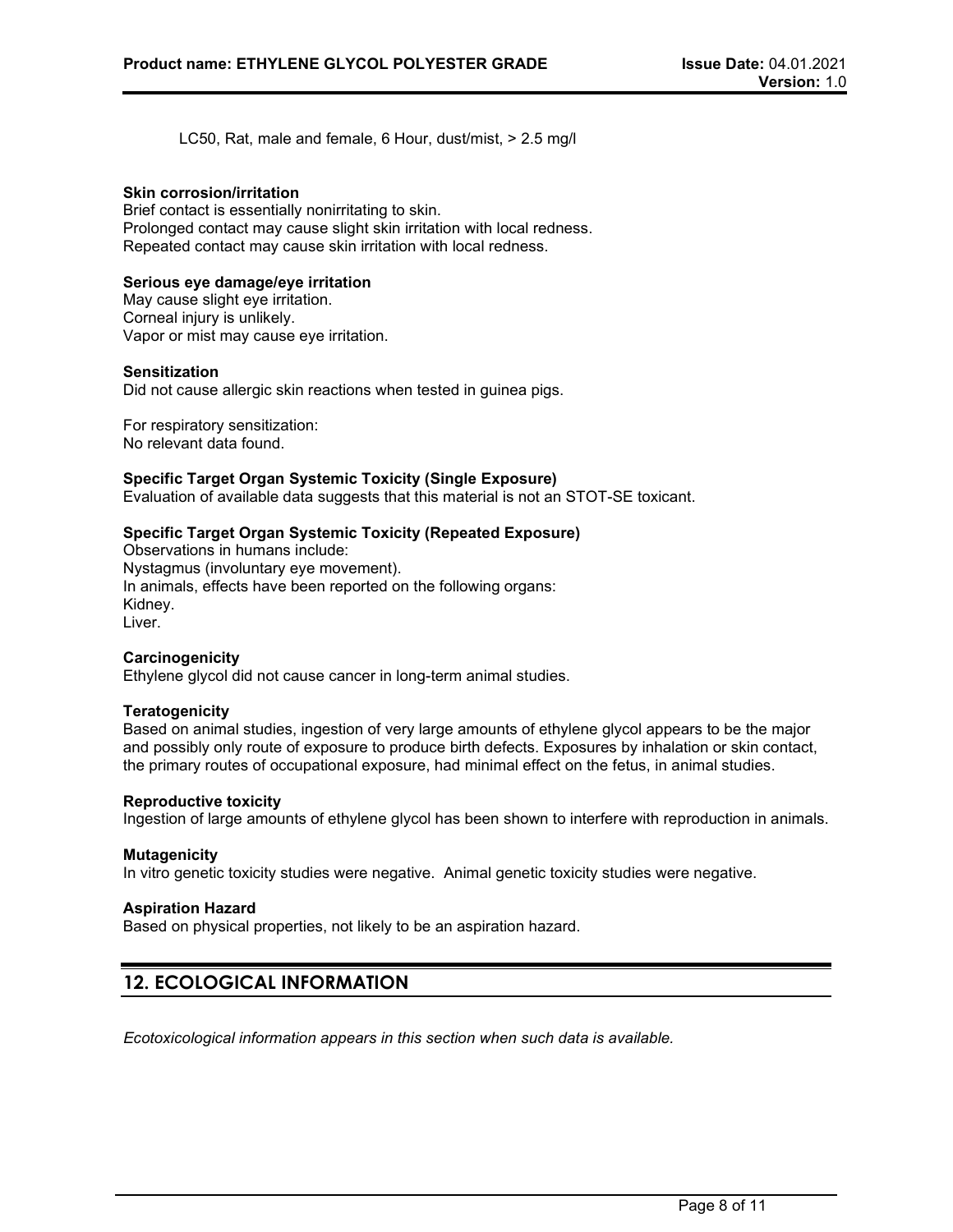### **Ecotoxicity**

#### **Acute toxicity to fish**

Material is not classified as dangerous to aquatic organisms (LC50/EC50/IC50/LL50/EL50 greater than 100 mg/L in most sensitive species).

LC50, Pimephales promelas (fathead minnow), static test, 96 Hour, 72,860 mg/l, Other guidelines

#### **Acute toxicity to aquatic invertebrates**

EC50, Daphnia magna (Water flea), static test, 48 Hour, > 100 mg/l, OECD Test Guideline 202 or Equivalent

### **Acute toxicity to algae/aquatic plants**

ErC50, Pseudokirchneriella subcapitata (green algae), 96 Hour, Growth rate inhibition, 6,500 - 13,000 mg/l, Other guidelines

### **Toxicity to bacteria**

EC50, activated sludge, 30 min, 225 mg/l, OECD 209 Test

## **Persistence and degradability**

**Biodegradability:** Material is readily biodegradable. Passes OECD test(s) for ready biodegradability. Material is ultimately biodegradable (reaches > 70% mineralization in OECD test(s) for inherent biodegradability). 10-day Window: Pass

**Biodegradation:** 90 - 100 % **Exposure time:** 10 d **Method:** OECD Test Guideline 301A or Equivalent 10-day Window: Not applicable **Biodegradation:** 90 % **Exposure time:** 1 d **Method:** OECD Test Guideline 302B or Equivalent

## **Bioaccumulative potential**

**Bioaccumulation:** Bioconcentration potential is low (BCF < 100 or Log Pow < 3). **Partition coefficient: n-octanol/water(log Pow):** -1.36 Measured

#### **Mobility in Soil**

Given its very low Henry's constant, volatilization from natural bodies of water or moist soil is not expected to be an important fate process. Potential for mobility in soil is very high (Koc between 0 and 50). **Partition coefficient (Koc):** 1 Estimated.

## **Results of PBT and vPvB assessment**

This substance is not considered to be persistent, bioaccumulating and toxic (PBT). This substance is not considered to be very persistent and very bioaccumulating (vPvB).

#### **Other adverse effects**

This substance is not on the Montreal Protocol list of substances that deplete the ozone layer.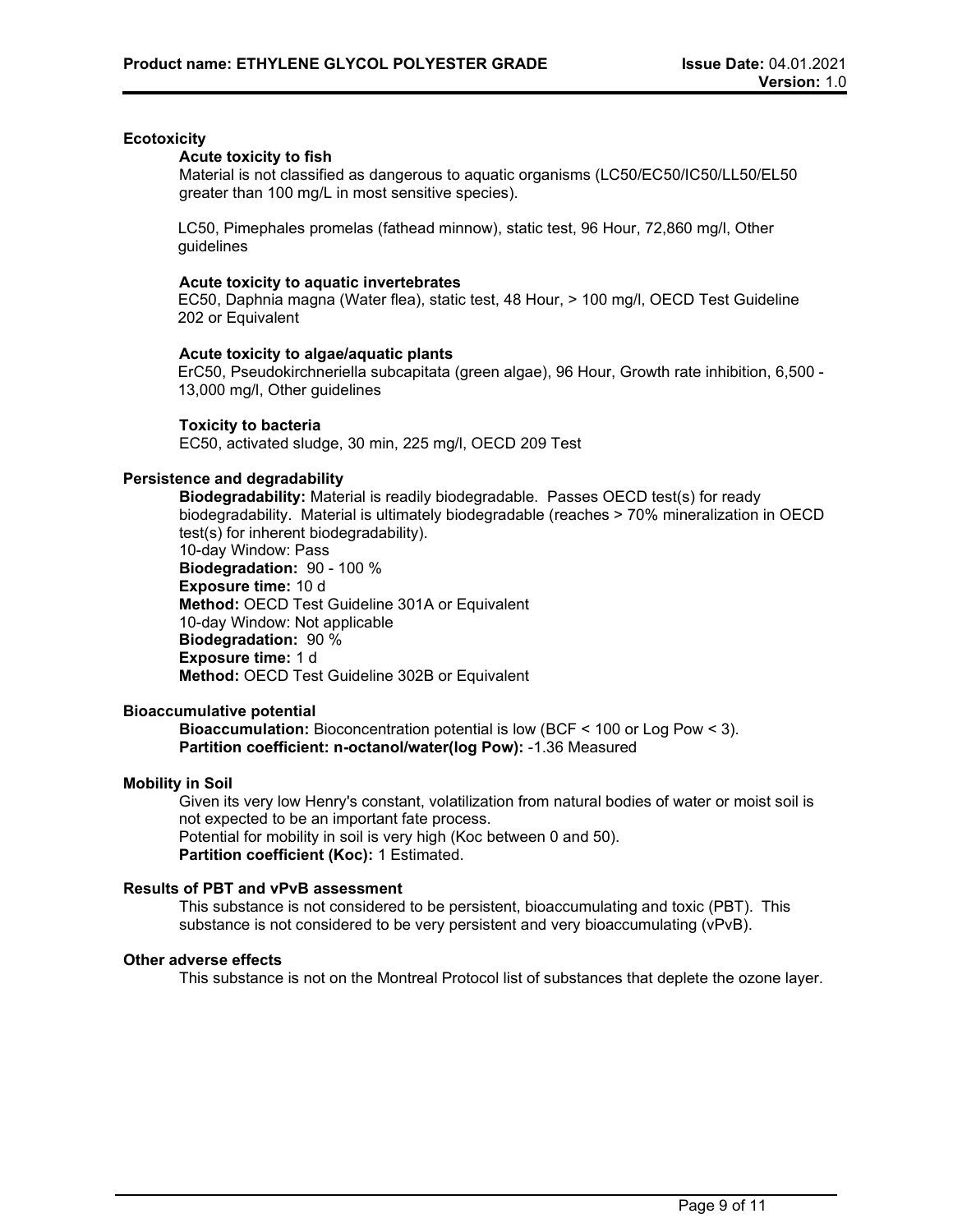## **13. DISPOSAL CONSIDERATIONS**

#### **Disposal methods:**

This product when disposed of in its unused and uncontaminated state should be treated as a hazardous waste.

## **14. TRANSPORT INFORMATION**

### **Classification for ROAD and Rail transport:**

Not regulated for transport

### **Classification for SEA transport (IMO-IMDG):**

| <b>Transport in bulk</b><br>according to Annex II of<br>MARPOL 73/78 and the<br><b>IBC Code</b> | Product Name: Ethylene Glycol<br>Pollution Category: Z<br>Ship Type: 3<br>Fire Protection: AC                                                                                                                                                                                           |
|-------------------------------------------------------------------------------------------------|-----------------------------------------------------------------------------------------------------------------------------------------------------------------------------------------------------------------------------------------------------------------------------------------|
| <b>Additional Information:</b>                                                                  | This product may be transported under nitrogen padding.<br>Nitrogen is an odorless and invisible gas. Exposure to a<br>nitrogen enriched environment may cause asphyxiation or<br>death. Personnel must observe strict safety precautions when<br>involved with a confined space entry. |
| <b>Remarks:</b>                                                                                 | Refer to Section 7 (Handling & Storage) for special<br>precautions which personnel needs to be aware of or needs to<br>comply with in connection with transport.                                                                                                                        |

#### **Classification for AIR transport (IATA/ICAO):**

Not regulated for transport

This information is not intended to convey all specific regulatory or operational requirements/information relating to this product. Transportation classifications may vary by container volume and may be influenced by regional or country variations in regulations. Additional transportation system information can be obtained through an authorized sales or customer service representative. It is the responsibility of the transporting organization to follow all applicable laws, regulations and rules relating to the transportation of the material.

# **15. REGULATORY INFORMATION**

This product has been classified in accordance with the criteria of the Globally Harmonized System of Classification and Labelling of Chemicals (GHS), rev. 6.